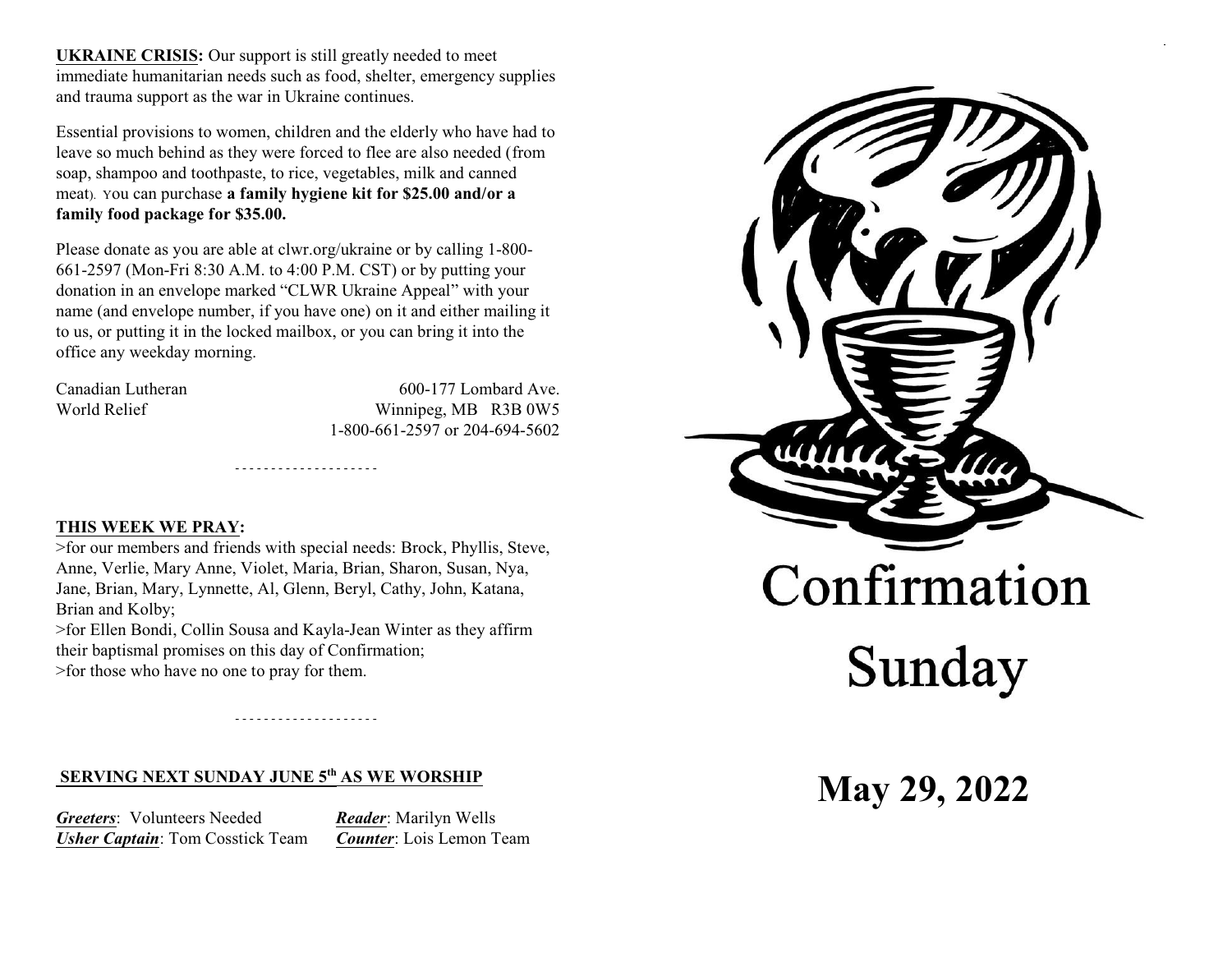## **ZION LUTHERAN CHURCH** Stratford, Ontario

Church Office: 519-271-8527 Cell: 519-274-1300 email: [zionlc@golden.net](mailto:zionlc@golden.net) website: www.zionstratford.com

| People of Zion        | Ministers                  |
|-----------------------|----------------------------|
| Rev. Jeffrey Laustsen | Pastor                     |
| Sister Jean Widmeyer  | <b>Visitation Minister</b> |
| Paul Shilton          | Minister of Music          |
| Laura Burton          | Organist                   |
| Sandra Mogensen       | Pianist                    |
|                       |                            |

**Seventh Sunday of Easter May 29, 2022** 

### **GATHERING**

| <b>GATHERING HYMN 800: "Spirit of God, Descend Upon My Heart"</b> |            |
|-------------------------------------------------------------------|------------|
| Confession and Forgiveness                                        | Page $116$ |
| Welcome, Announcements                                            |            |
| Prelude                                                           |            |

| Greeting                                    | Page 120 |
|---------------------------------------------|----------|
| $D_{\text{ravity}}$ of the $D_{\text{out}}$ |          |

Prayer of the Day:

**O God, form the minds of your faithful people into your one will. Make us love what you command and desire what you promise, that, amid all the changes of this world, our hearts may be fixed where true joy is found, your Son, Jesus Christ our Lord, who lives and reigns with you and the Holy Spirit, one God, now and forever.**

**Amen.**

### **WORD**

First Reading: Acts 16:16-34 Psalm: 97 Second Reading: Revelation 22:12-24, 16-17, 20-21

Gospel: John 17:20-26 Sermon: <https://1drv.ms/v/s!Alrwdlq5YZa1j08oczsuKa7g9GI7> **HYMN 451: "We Are Baptized in Christ Jesus"**

| Affirmation of Baptism         | Page 234 |
|--------------------------------|----------|
| Prayers of Intercession        |          |
| Sharing the Peace              | Page 128 |
|                                |          |
| <b>MEAL</b>                    |          |
| <b>Offertory Prayer</b>        | Page 129 |
| The Great Thanksgiving         | Page 129 |
| Communion Prayer               | Page 133 |
| The Lord's Prayer              | Page 134 |
| Distribution of Holy Communion |          |
| Post-Communion Prayer          | Page 136 |
| <b>CENDING</b>                 |          |

**SENDING**

Blessing Page 136 **HYMN 810**: **"O Jesus, I Have Promised"** Dismissal Postlude

Confirmation

A *special welcome* to all who worship with us on this *Confirmation Day* at Zion Church. You bless us with your presence on this very special day in the life of our community of faith.

All people of faith and those who seek faith are welcome to receive the Sacrament of Holy Communion. This morning, we will be distributing the Lord's Supper in a continuous fashion. The ushers will invite the congregation to come forward down the centre aisle.

Our confirmands affirming their baptism today are: *Ellen Bondi, Collin Sousa and Kayla-Jean Winter*.

Following today's worship service, the confirmands will gather at the altar with Pastor Jeff for pictures.

**Please note that pre-registration for worship is not required; but, it is recommended that you call to be placed on the Attendance.**

*As well, COVID protocols (masks, social distancing, etc.) remain in place*. **Please call Jane to register at 519-271-8527 before 3:00 p.m. on Fridays**.